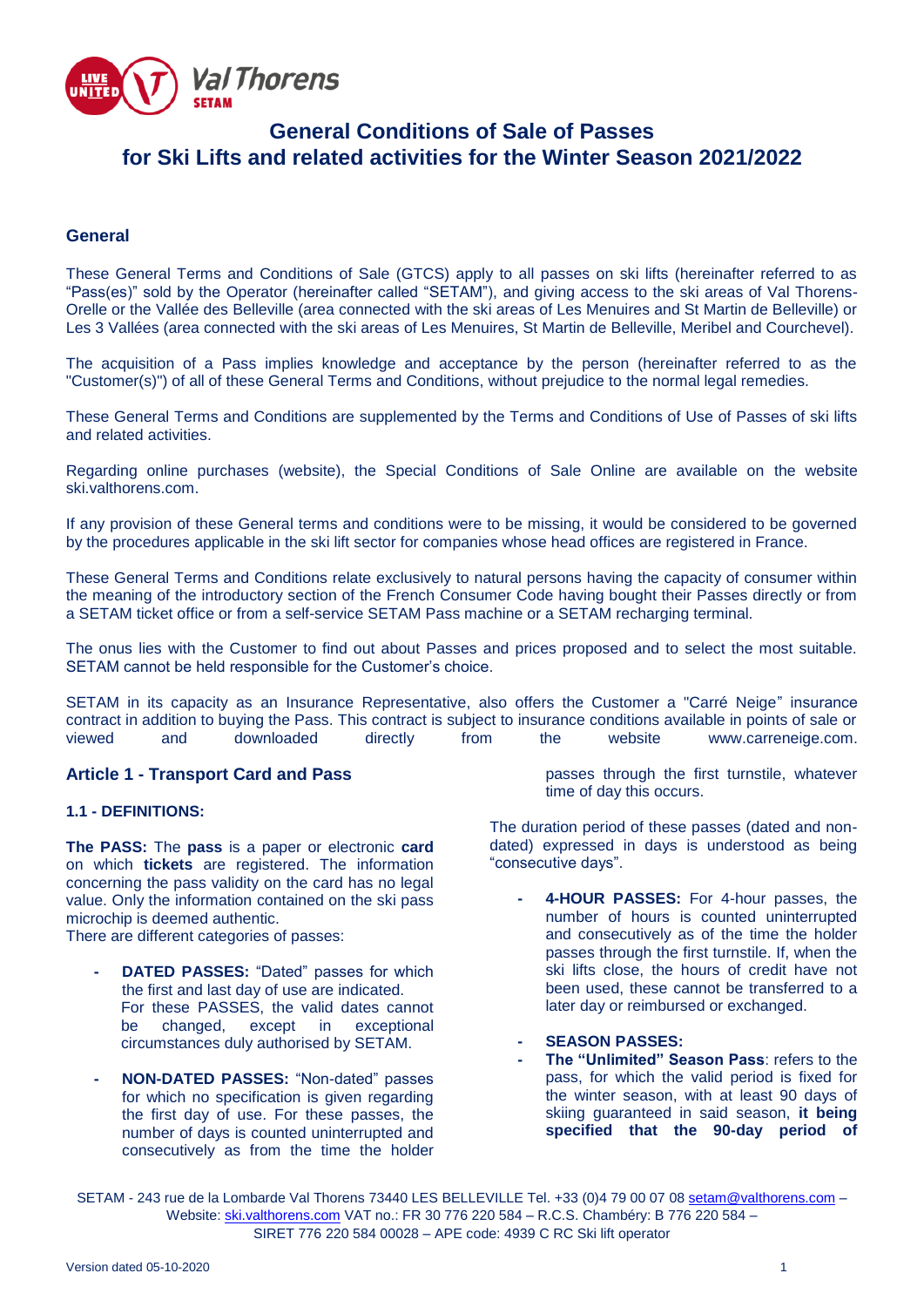**guaranteed skiing begins on the official opening day of the winter season.**

**The notion of "guaranteed ski days" is considered to have been fulfilled once the ski lifts, to which the pass grants access, have been opened: specifically without interruption of service for more than 5 consecutive hours of at least 90% of the ski lifts (these two conditions being cumulative), for the winter season as defined below.**

**WINTER SEASON:** refers to the period between the official opening date of the Val Thorens ski lifts and the official closing date of said lifts.

**The CARD:** Travel Passes are issued on rechargeable cards.

#### **1.2 – METHODS OF PURCHASE**

The Passes must be purchased either at SETAM ticket offices at the resort or at one of our self-service SETAM pass machines or at one of the SETAM recharging terminals or on the online sales website ski.valthorens.com or through socio-professionals licensed by the SETAM.

As well as being able to buy passes at SETAM ticket offices, card holders can also purchase a 4-hour pass, a day pass for a maximum of 25 consecutive days (Adults: aged 13 - 64, Children: aged 5 - 12, Seniors: aged 65 - 74), a Family pass, a Duo pass, a Tribe pass or a Season pass via the website at ski.valhorens.com

The card holder does not receive any discounts on the Pass in the case of recharging.

No new Passes can be registered as long as the initially coded Pass on that card is not exhausted. Otherwise, the original Pass shall be irreparably cancelled, without the Customer being able to claim any compensation.

Only the registration of the 3 Vallées extension and the BEE passes is possible and must be requested from physical SETAM ticket offices.

Rechargeable cards can be reused once or several times within the limit of a two-year guarantee.

The guarantee applies only during normal use of the card. It consists of issuing a new replacement card to replace the defective one.

The pass provides access to the ski lifts operating in the ski area corresponding to the purchase (ValThorens-Orelle, Vallée des Belleville or 3 Vallées) throughout its valid period, in accordance with the terms and conditions stipulated below. It also provides access to the various products that are strictly available to pass holders.

During the period of validity of the Pass, the Pass is strictly personal and is not assignable or transferable. It may not be loaned with or without consideration.

#### **Article 2 – Pass issuing conditions**

It is firstly recalled that the sale of "3 Vallées" and "Vallée des Belleville" Passes may be deferred in case of lack of snow or closure of 3 Vallées connections.

#### **2.1 Prices – Discounts and free passes – Supporting documents**

All retail prices of Passes are displayed electronically in SETAM ticket offices. Prices quoted are in euros including taxes per person, taking into account the current VAT rate on the day of the purchase, and may be modified in case of changes in applicable taxes.

They also appear on the website: ski.valthorens.com Discounts or free passes are offered to different categories of people according to the terms available at points of sale and on display at the time of purchase, with documents justifying the reduced price.

All discounts are applied based on the "adult/senior/child solo or individual" price and cannot be combined with any other offer or promotion.

The age of the Customer to be taken into account is that on the validity start date of the issued Pass.

Documents justifying a reduction are stored by in accordance with the provisions of Article 9. The Customer may exercise their rights with respect to such data in accordance with Article 9.

No discount or free passes shall be granted after the purchase.

#### **2.2 Customer's photograph**

The sale of season Passes, reduced price Passes and free Passes is subject to the submission or taking of a recent, forward-facing identify photograph, in which the Customer must not wear sunglasses or a hat.

This photograph shall be stored by SETAM in its computer ticketing system in accordance with the provisions of Article 9. The Customer may exercise their rights on such data in accordance with Article 9

SETAM - 243 rue de la Lombarde Val Thorens 73440 LES BELLEVILLE Tel. +33 (0)4 79 00 07 0[8 setam@valthorens.com](mailto:setam@valthorens.com) -Website: [ski.valthorens.com](http://www.valthorens.com/) VAT no.: FR 30 776 220 584 – R.C.S. Chambéry: B 776 220 584 – SIRET 776 220 584 00028 – APE code: 4939 C RC Ski lift operator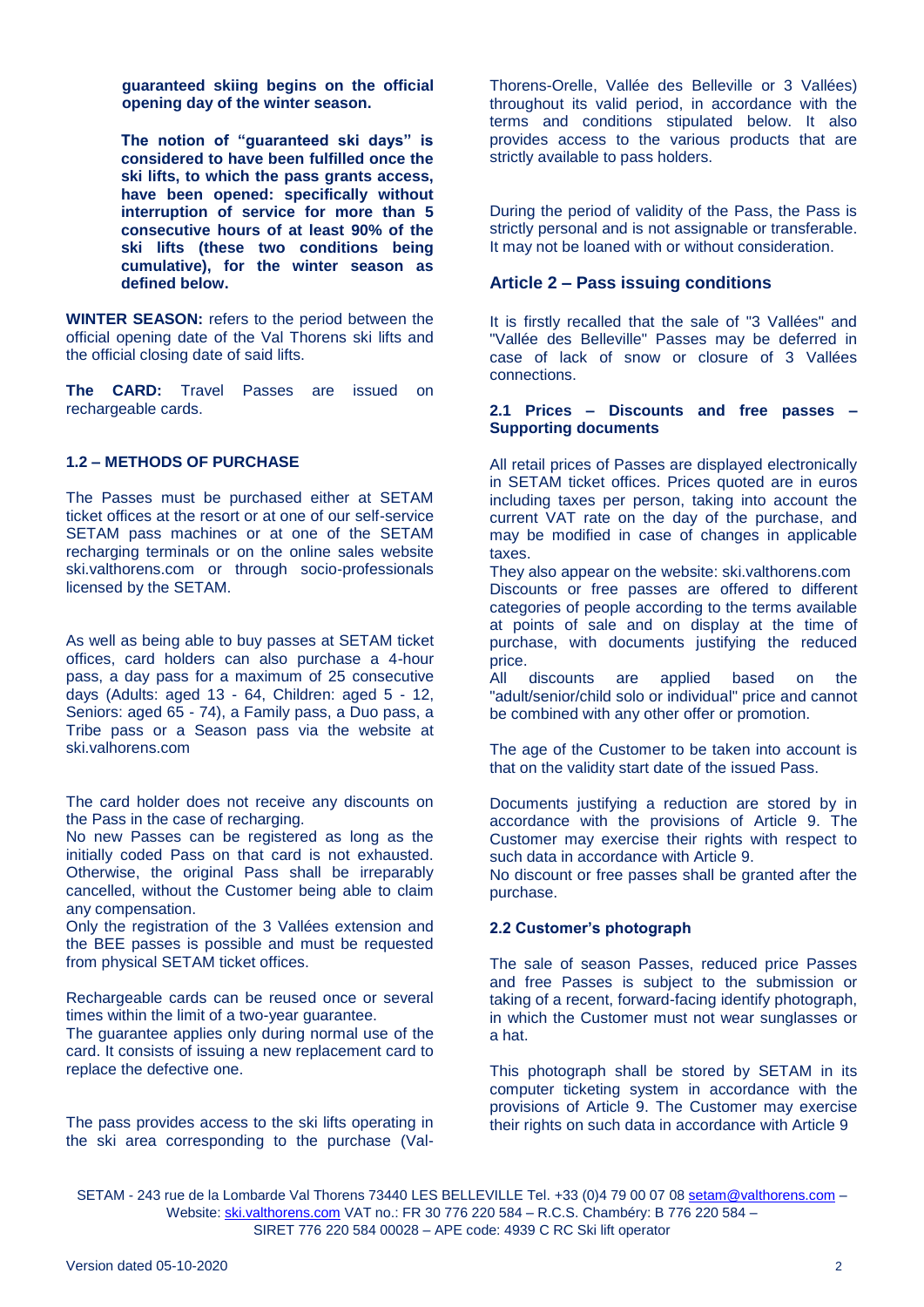#### **2.3 Sales receipt**

Each time a Pass is issued, with the exception of "Day group passes", a **sales receipt** is also issued featuring the type of Pass, its issue date and its unique number.

This sales receipt must be carefully kept for all subsequent requests. It is highly recommended not to leave it in the same pocket as the card itself.

## **Article 3 - Payment terms and means**

Payments are made in euros:

- either in cash in the limit of regulatory caps (see articles L112-6 and D112-3 of the French Monetary and Financial Code),
- either by credit card (CB, Visa or Eurocard Mastercard, American Express)
- or by cheque drawn on a bank account in France and made payable to SETAM,
- or by valid holiday vouchers issued by the ANCV without any change being returned,
- or in certain currencies (US Dollar, Canadian Dollar, Pound Sterling, Swiss Franc, Norwegian Krone, Swedish Krona and Danish Krone)

## **Article 4 - Terms of use of self-service SETAM pass machines and recharging terminals**

Machines allow the purchase and/or recharging of the Passes listed on them and are available to Customers at SETAM ticket offices or at certain SETAM partners. Payment can be made by credit card (CB, Visa or Eurocard Mastercard) via an automatic payment terminal.

## **Article 5 – Refunding of Passes**

#### **5.1 Unused Passes**

Should any Passes issued (excluding 3 Vallées extension) not be used, an application for partial or total reimbursement of the order may be notified by email to [forfaitinternet@valthorens.com](mailto:forfaitinternet@valthorens.com) or directly to the SETAM ticket offices. Passes may be refunded by bank credit (if the initial payment was made by credit card), bank cheque or bank transfer within 90 days.

#### **5.2 Partly used Passes**

Partly used Passes shall be neither refunded nor exchanged.

In case of illness, accident or any other personal event, an insurance service can cover this risk and useful information can be obtained by visiting: [www.carreneige.com](http://www.carreneige.com/)

## **Article 6 - Closure or interruption of service**

#### **6.1: SEASON PASSES**

## **6.1.1 UNLIMITED SEASON PASS**

With regard to valid SEASON PASSES: only closure of the ski lifts to which the pass grants access, thus preventing the "guaranteed skiing" as defined in Article 1, shall result in compensation.

In this case, the amount of compensation will be calculated as follows:

 $C = P (90 - D) / 90$ 

- C = Compensation
- $P = Price$  paid
- $D =$  Days of guaranteed skiing

#### **6.2: OTHER PASSES**

In case of an interruption to the ski lift service, holders of a valid paid Pass, excluding seasonal Passes, at the end of stay, shall be offered "compensation" for damages suffered only **in the case of complete and consecutive stoppage of 90% of ski lifts to which the pass granted access AND** for a period of more than 5 hours

Having provided supporting documents, the Customer may benefit:

- either from an immediate extension,
- or, if an application is made by mail, a credit in ski day(s) to be used by the end of the third winter season following that of the Pass on which the compensation is granted,
- or a deferred payment, on condition of supporting documents being produced within two months, by bank transfer occurring within four months of receipt of these documents. This shall be determined in proportion to the duration of the interruption to the ski lift service and calculated as follows: (Value in € of the Pass purchased by the Customer for X length of time) – (value in  $\epsilon$  of an identical Pass to the one purchased by the Customer but with a consecutive duration of X-Y), Y being the period of interruption of service in excess of a half day.

The Customer may not claim any sum or service exceeding this compensation.

Only a complete and consecutive stoppage of the **Val Thorens ski lifts** in excess of a half day shall guarantee compensation to holders of 3 Vallées and Vallée des Belleville passes issued at Val Thorens. **ATTENTION: In all cases, the Season Pass and other passes,** only Passes directly purchased and

SETAM - 243 rue de la Lombarde Val Thorens 73440 LES BELLEVILLE Tel. +33 (0)4 79 00 07 0[8 setam@valthorens.com](mailto:setam@valthorens.com) – Website: [ski.valthorens.com](http://www.valthorens.com/) VAT no.: FR 30 776 220 584 – R.C.S. Chambéry: B 776 220 584 – SIRET 776 220 584 00028 – APE code: 4939 C RC Ski lift operator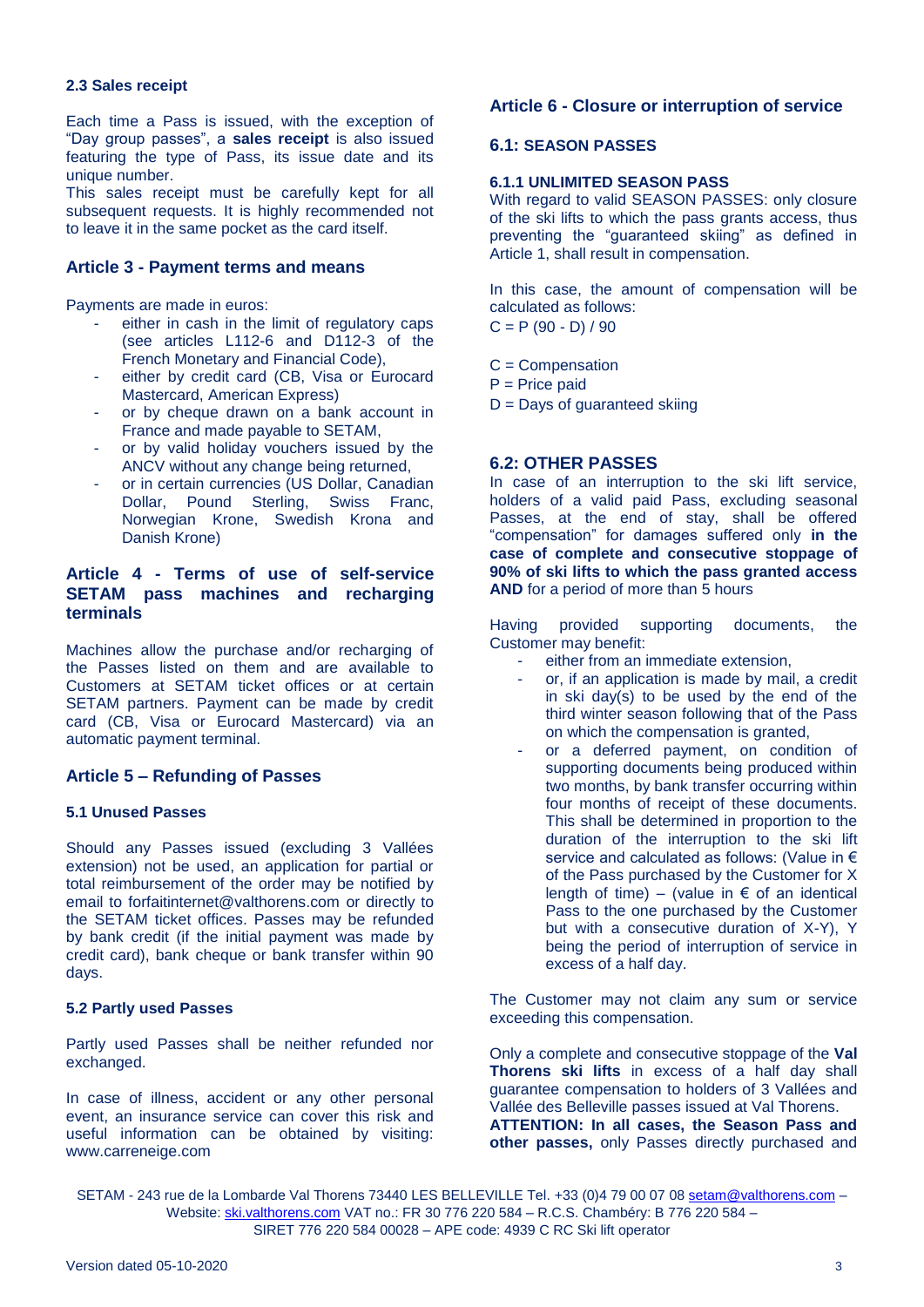paid for by the Customer from SETAM may be compensated. Failing this, it is necessary to refer to the Terms and Conditions of Sale of the entity having sold the Pass.

# **Article 7 – Complaints**

Any complaints must be addressed to SETAM within two months following the occurrence of the event causing the complaint, notwithstanding the legal remedies and deadlines to take legal action, at the following address: SETAM, Service Clientèle (Customer Service) Department, Le Génépi, Val Thorens 73440 LES BELLEVILLE.

## **Article 8 – Intellectual property**

The Customer can claim no ownership or usage rights and shall not use the names, signs, emblems, logos, trademarks, copyright and other signs or other rights of SETAM's literary, artistic or industrial property.

## **Article 9 – Protection of personal data**

Within the framework of the General Regulation on Data Protection (GDPR), the General Terms and Conditions of Sale of ski lift Passes have been updated to comply with the new European directives on privacy.

The Customer is informed and agrees that when buying a Pass, SETAM stores, processes, saves and uses the Customer's personal data in compliance with the regulations on personal data, including the French Data Protection Act of 6 January 1978 amended by Act No. 2018-493 of 20 June 2018 on the protection of personal data resulting from the European General Regulation on the protection of personal data. The collection and processing of such data are necessary for the execution of the contract, management of customer relations and improvement of the services and are the legal basis for the contract. Each form indicates whether personal data is mandatory. If one or more mandatory pieces of information are missing, the Pass may not be issued.

Except if opposed by the Customer, the collected personal data may also be used electronically for marketing purposes by SETAM for products and services similar to those covered by the contract.

Subject to obtaining the express prior consent of the Customer, the necessary data can also be used electronically for marketing purposes and/or information on the activity of the resort by the Val Thorens Tourist Office, partner of SETAM. The processing shall then be legally based on the Customer's consent, which may be withdrawn at any time.

The Customer acknowledges and agrees that information on their movements on the slopes shall also be collected for managing access to ski lifts, for Pass inspection and, where applicable, search for missing persons. In this case, the legal basis of the processing is, where applicable, the execution of the contract, the legitimate interest of SETAM and the vital interest of the person.

The data collected may be used for statistical purposes, after being anonymised.

This information is strictly confidential and is only for competent departments of SETAM (including ticketing, accounting, marketing and communications, reception and inspection department, senior management) and the Val Thorens Tourist Office involved in the execution of the contract. Consequently, it is not transmitted to third parties, excluding SETAM subcontractors for purely technical reasons or if disclosure is required by law, regulation or court decision.

To protect the privacy and security of personal data and in particular to protect against unlawful or accidental destruction, accidental loss or alteration, or disclosure or unauthorised access, SETAM shall take appropriate technical and organisational measures, in accordance with applicable law. To this end, it has implemented technical measures (such as firewalls) and organisational measures (such as a login / password system, physical protection of resources, etc.).

The data collected is stored for a maximum period of 5 years from the end of validity of the Pass.

The Customer has a right of access, rectification, deletion and portability of their data, the right to limit its processing, objection to processing, a right to pursue a claim with a supervisory authority and give directions as to the fate of the data after their death. They can exercise their rights by writing to the following address: SETAM, Traitement auttomatisé (Automatic processing), Le Génépi, Val Thorens **BELLEVILLE** or by email to forfaitinternet@valthorens.com

In the interests of confidentiality and protection of personal data, SETAM must be able to verify the identity of the Customer to reply to their request. For this, the Customer must attach, to support of any request to exercise the aforementioned rights, a photocopy of an identity document stating the date and place of birth and bearing their signature in accordance with Act No. 78-17 of 6 January 1978 or "French Data Protection Act", Article 92 of the decree of 20 October 2005 adopted in implementation of this Act, and EU Regulation 2016/679 of 27 April 2016 on

SETAM - 243 rue de la Lombarde Val Thorens 73440 LES BELLEVILLE Tel. +33 (0)4 79 00 07 0[8 setam@valthorens.com](mailto:setam@valthorens.com) Website: [ski.valthorens.com](http://www.valthorens.com/) VAT no.: FR 30 776 220 584 - R.C.S. Chambéry: B 776 220 584 -SIRET 776 220 584 00028 – APE code: 4939 C RC Ski lift operator